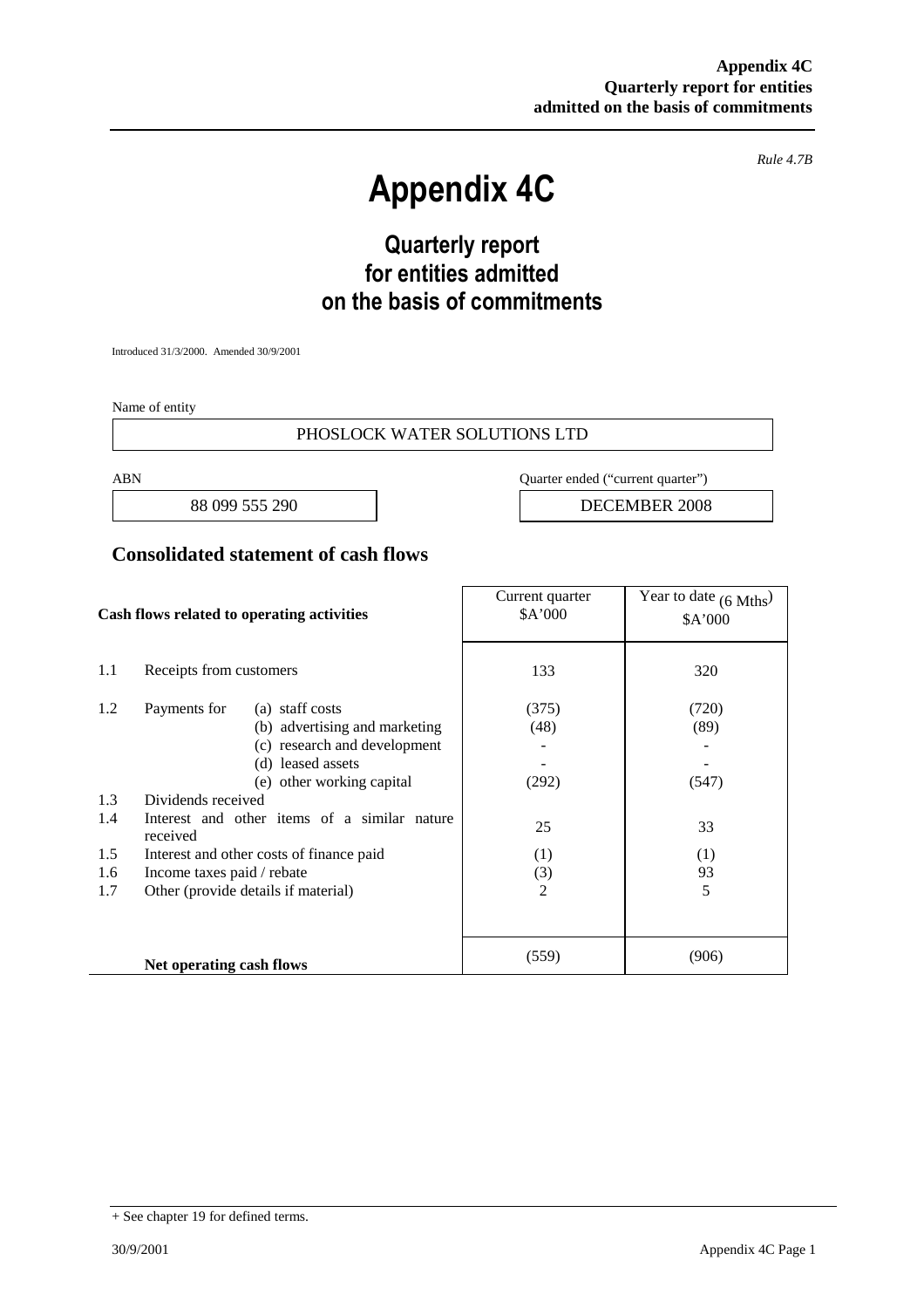|                      |                                                                                                                                                                                                                                | Current quarter<br>\$A'000 | Year to date (6 Mths)<br>\$A'000 |
|----------------------|--------------------------------------------------------------------------------------------------------------------------------------------------------------------------------------------------------------------------------|----------------------------|----------------------------------|
| 1.8                  | Net operating cash flows (carried forward)                                                                                                                                                                                     | (559)                      | (906)                            |
| 1.9                  | Cash flows related to investing activities<br>Payment for acquisition of:<br>(a) businesses (item 5)<br>(b) equity investments<br>(c) intellectual property<br>(d) physical non-current assets<br>(e) other non-current assets | (15)<br>(2)                | (21)<br>(2)                      |
| 1.10                 | Proceeds from disposal of:<br>(a) businesses (item 5)<br>(b) equity investments<br>(c) intellectual property<br>(d) physical non-current assets<br>(e) other non-current assets                                                | 20                         | 42                               |
| 1.11<br>1.12<br>1.13 | Loans to other entities<br>Loans repaid by other entities<br>Other (provide details if material)                                                                                                                               |                            |                                  |
|                      | Net investing cash flows                                                                                                                                                                                                       | 3                          | 19                               |
| 1.14                 | Total operating and investing cash flows                                                                                                                                                                                       | (556)                      | (887)                            |
| 1.15<br>1.16<br>1.17 | Cash flows related to financing activities<br>Proceeds from issues of shares, options, etc.<br>Proceeds from sale of forfeited shares<br>Proceeds from borrowings                                                              | 590<br>31                  | 1,750<br>31                      |
| 1.18<br>1.19         | Repayment of borrowings<br>Dividends paid                                                                                                                                                                                      | (1)                        | (3)                              |
| 1.20                 | Other – Capital raising costs                                                                                                                                                                                                  |                            | (31)                             |
|                      | Net financing cash flows                                                                                                                                                                                                       | 620                        | 1,747                            |
|                      | Net increase (decrease) in cash held                                                                                                                                                                                           | 68                         | 860                              |
| 1.21<br>1.22         | Cash at beginning of quarter/year to date<br>Exchange rate adjustments                                                                                                                                                         | 1,174<br>37                | 350<br>65                        |
| 1.23                 | Cash at end of quarter                                                                                                                                                                                                         | 1,275                      | 1,275                            |

<sup>+</sup> See chapter 19 for defined terms.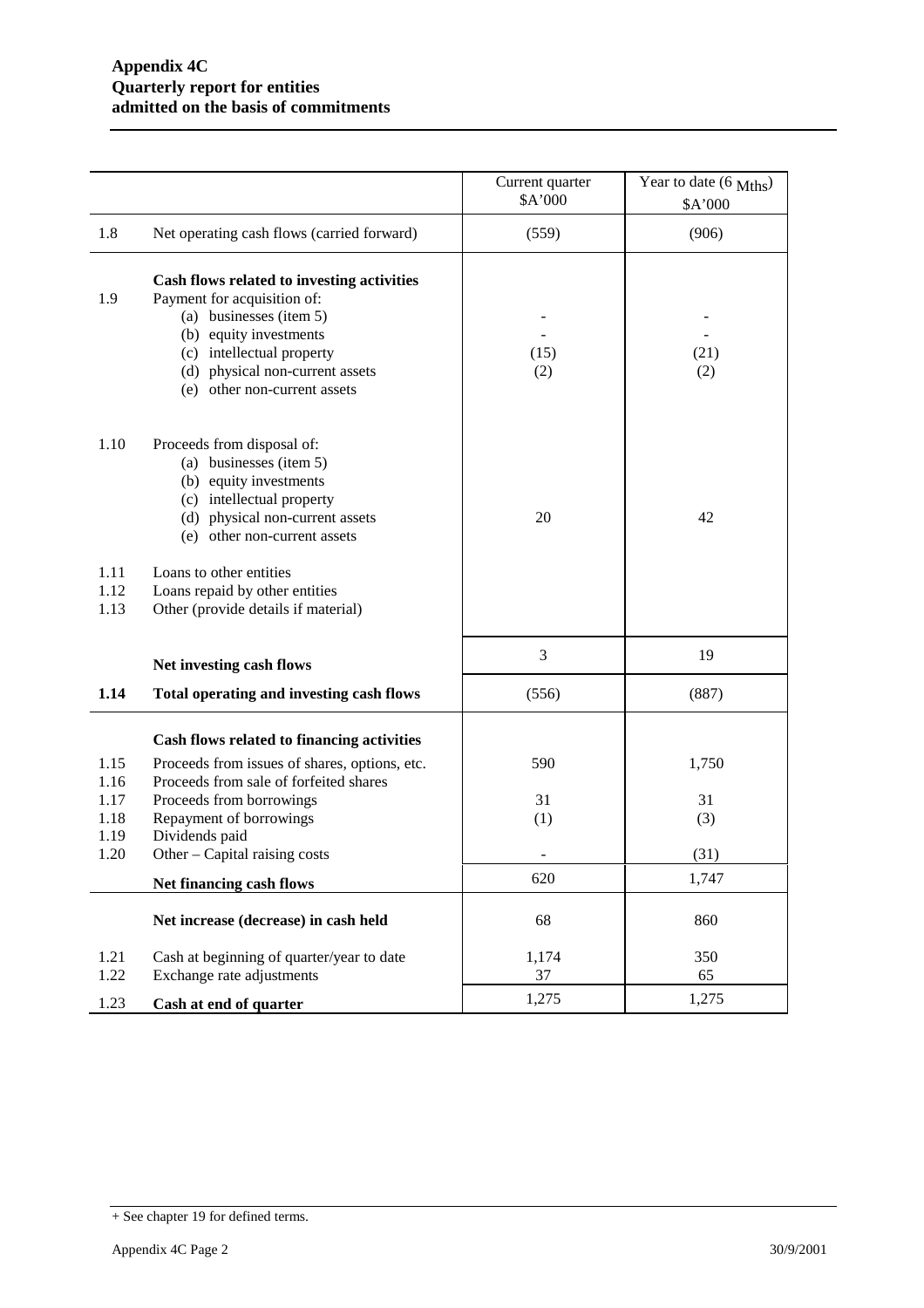### **Payments to directors of the entity and associates of the directors Payments to related entities of the entity and associates of the related entities**

|      |                                                                  | Current quarter<br>\$A'000 |
|------|------------------------------------------------------------------|----------------------------|
| 1.24 | Aggregate amount of payments to the parties included in item 1.2 | 113                        |
| 1.25 | Aggregate amount of loans to the parties included in item 1.11   | ٠                          |
|      |                                                                  |                            |

1.26 Explanation necessary for an understanding of the transactions During the period \$68,750 was paid as Executive Director salaries and \$37,500 paid as Directors fees

### **Non-cash financing and investing activities**

- 2.1 Details of financing and investing transactions which have had a material effect on consolidated assets and liabilities but did not involve cash flows
- 2.2 Details of outlays made by other entities to establish or increase their share in businesses in which the reporting entity has an interest

### **Financing facilities available**

*Add notes as necessary for an understanding of the position. (See AASB 1026 paragraph 12.2).*

|     |                             | Amount available<br>\$A'000 | Amount used<br>\$A'000 |
|-----|-----------------------------|-----------------------------|------------------------|
| 3.1 | Loan facilities             | -                           | -                      |
| 32  | Credit standby arrangements |                             | -                      |

<sup>+</sup> See chapter 19 for defined terms.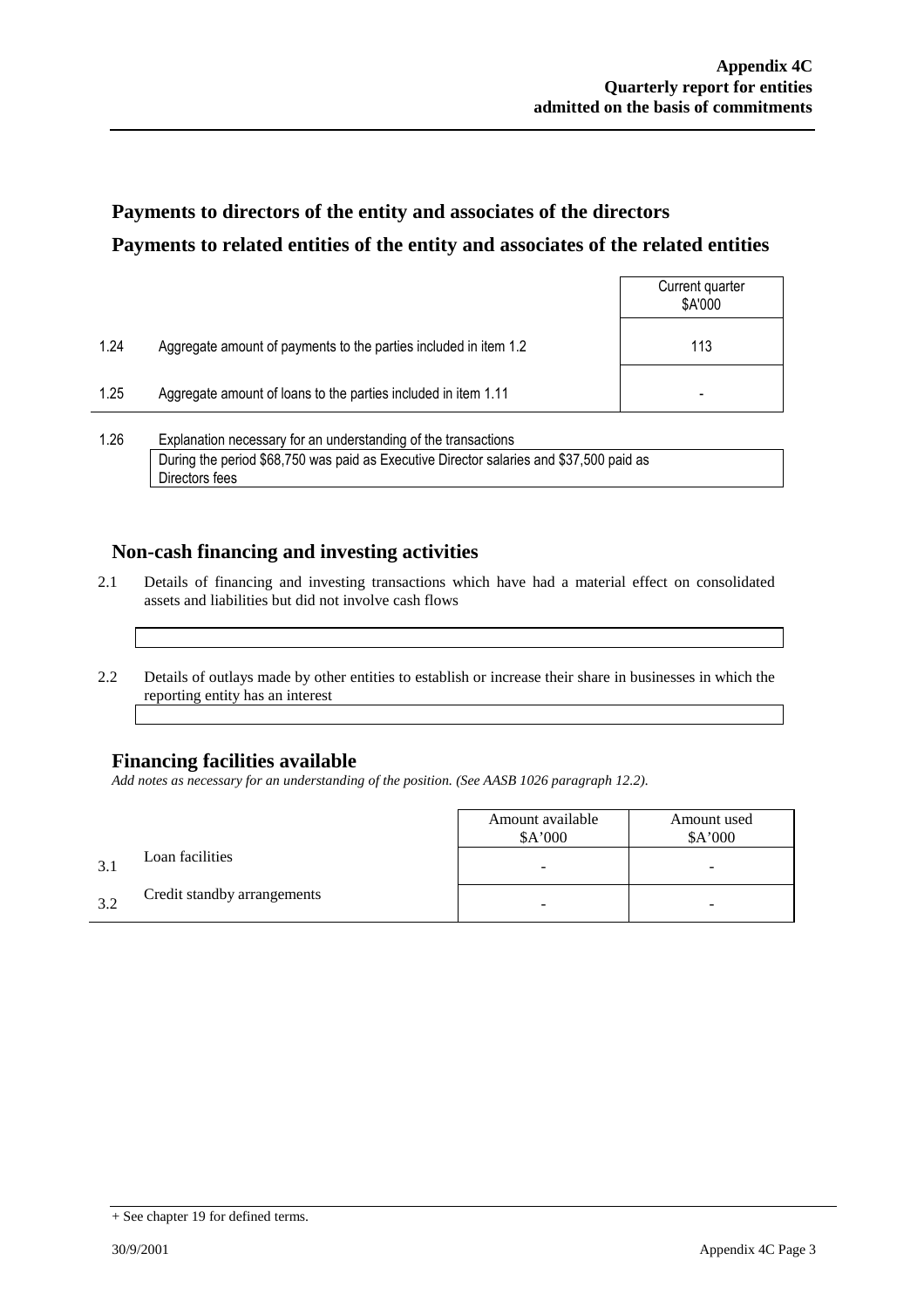### **Reconciliation of cash**

| Reconciliation of cash at the end of the quarter (as<br>shown in the consolidated statement of cash flows) to<br>the related items in the accounts is as follows. |                                                  | Current quarter<br>\$A'000 | Previous quarter<br>\$A'000 |
|-------------------------------------------------------------------------------------------------------------------------------------------------------------------|--------------------------------------------------|----------------------------|-----------------------------|
| 4.1                                                                                                                                                               | Cash on hand and at bank                         | 1,246                      | 1,129                       |
| 4.2                                                                                                                                                               | Deposits at call                                 |                            |                             |
| 4.3                                                                                                                                                               | Bank overdraft                                   |                            |                             |
| 4.4                                                                                                                                                               | Other $-$ Term deposit                           | 29                         | 45                          |
|                                                                                                                                                                   | <b>Total: cash at end of quarter</b> (item 1.23) | 1,275                      | 1,174                       |

Acquisitions and disposals of business entities

|     |                                              | Acquisitions<br>$(Item\ 1.9(a))$ | Disposals<br>$(Item\ 1.10(a))$ |
|-----|----------------------------------------------|----------------------------------|--------------------------------|
| 5.1 | Name of entity                               |                                  |                                |
| 5.2 | Place of incorporation<br>or registration    |                                  |                                |
| 5.3 | Consideration for<br>acquisition or disposal |                                  |                                |
| 5.4 | Total net assets                             |                                  |                                |
| 5.5 | Nature of business                           |                                  |                                |
|     |                                              |                                  |                                |

<sup>+</sup> See chapter 19 for defined terms.